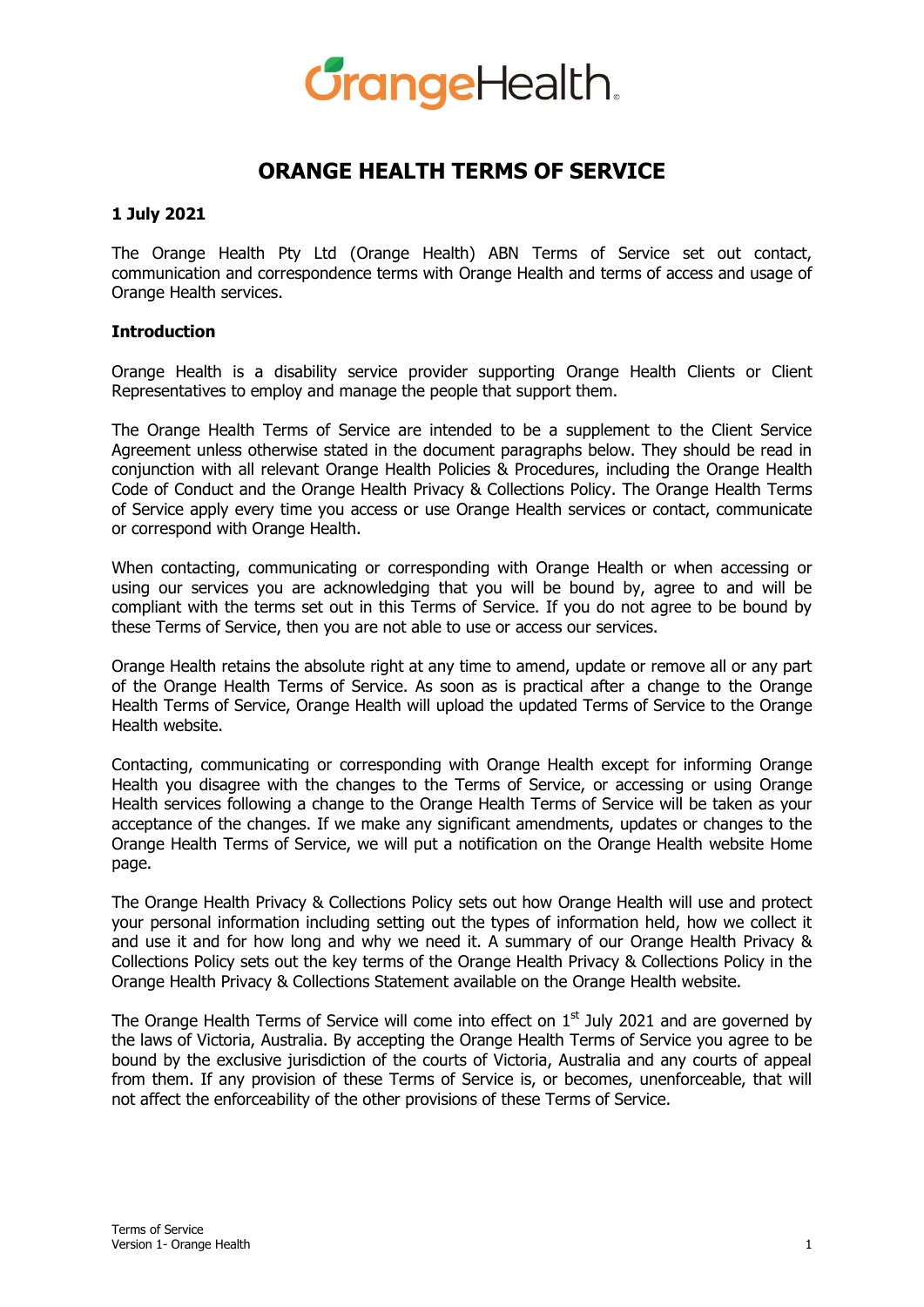

# **Website usage, geographical reach and intellectual property**

All users access and use the Orange Health website and any Orange Health Social Media pages at their own risk including selecting connections or links to third-party websites, third party advertisements or third-party information that are not owned or controlled by Orange Health.

By accessing and using the Orange Health website or Orange Health Social Media account pages you are accepting that Orange Health Terms of Service and acknowledge that the Orange Health website and Orange Health Social Media uses cookies and collects data and device information from users of any Orange Health website page or Social Media account page which may include, but not be limited to, demographic information, geographical location and IP addresses.

The content of the Orange Health website has been prepared for residents of Australia and any references to location or currency are specific to Australia unless otherwise stated. You should check your entitlements to access the Orange Health website or Orange Health Social Media pages if you are accessing the Orange Health website or Orange Health Social Media pages from outside of Australia. Orange Health does not accept any liability for any persons accessing the Orange Health website or Social Media pages from outside of Australia.

Orange Health owns all Intellectual Property Rights in connection with the Orange Health service model and any associated public or private material or content printed or electronically provided or published including but not limited to the public and private webpages of the Orange Health website and any content on Orange Health social media pages including but not limited to Facebook, Twitter, LinkedIn and Instagram.

### **Orange Health services suitability, eligibility, registration, access and usage**

To register, access and use Orange Health services you must be willing, able and authorised to enter into a legally binding contract with Orange Health. A legally authorised Client Representative may enter into a contract on a Client's behalf if the Client Representative is 18 years of age or older and is willing, able and authorised to enter into a legally binding contract with Orange Health.

By registering, accessing and using Orange Health services, Clients or Client Representatives are formally declaring that they are at least 18 years of age and have the legal capacity and authority to enter into a contract with Orange Health. If you sign an Orange Health Client Service Agreement and are found not to be 18 years or older or you are not able to enter into a legally binding agreement with Orange Health the agreement will be deemed null and void.

Services are provided at the sole discretion of Orange Health based on an assessment by Orange Health of the Client or Client Representative's suitability & eligibility to access and use Orange Health services. All Client or Client Representative expressions of interest and registration requests and all Worker applications and registrations will be assessed against the Orange Health Client or Client Representative or Worker suitability & eligibility criteria prior to formally registering a Client or Client Representative with Orange Health or Orange Health entering into an employment arrangement with a Worker. Orange Health retains full and absolute discretion to refuse registration, access and usage of Orange Health services at any time.

Registered Clients or Client Representatives and Workers of Orange Health services are afforded non-exclusive, fee-free and revocable licences (unless otherwise stated) to use Orange Health tools and resources under these Terms of Service. Access to certain tools, and resources are restricted to Registered Clients, Client Representatives and Workers who have registered and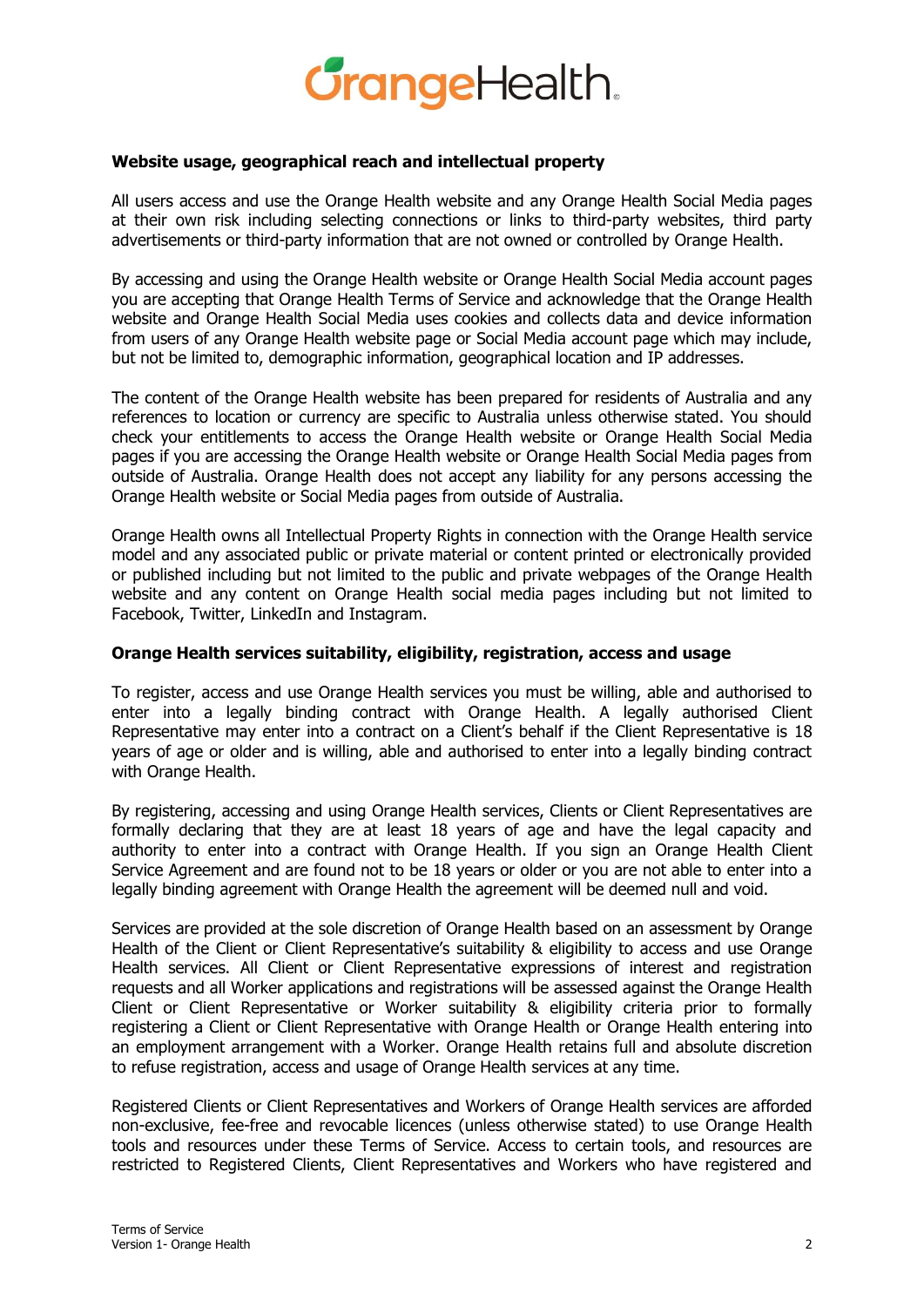# *JrangeHealth.*

been approved by Orange Health for access to the Orange Health Registered Clients, Client Representative and Worker pages on the Orange Health website.

To be a registered Orange Health Client, Client Representative or Worker you must have been assessed as suitable and eligible to register, have signed an Orange Health Client or Client Representative Service Agreement or Orange Health Employment Contract, completed all mandatory Orange Health induction and training and received formal confirmation of registration in writing from Orange Health.

Orange Health Clients, Client Representatives and Workers are responsible for the security and confidentially of their Registration and Account details and passwords. You must not disclose your Registration and Account details to anyone unless authorised by Orange Health. Under no circumstances should you disclose your Registration and Account passwords to anyone else. Orange Health will never ask you to provide your password for any reason when we contact you or you contact Orange Health.

If you know or suspect that your Registration and Account details or password have been compromised, lost, stolen or are being used fraudulently or you know or suspect any unauthorised access activity has occurred on your Orange Health Account then you must notify Orange Health immediately in writing to mail@orangehealth.com.au.

All Orange Health Clients, Client Representatives and Workers must always act with honesty and integrity and must always meet the minimum standards of behaviour which are set out in the Orange Health Policies & Procedures. The following actions are prohibited for all Orange Health Clients, Client Representatives and Workers and Orange Health Clients, Client Representatives and Workers will be liable for any of these actions:

- 1. Providing, disseminating or distributing verbal, non-verbal, written, published or electronically transferred (email, text) or any other electronic or non-electronic medium information, declarations, surveys, contests, competitions, chain letters, unsolicited mail or emails including spamming either directly or indirectly to Orange Health, Clients, Client Representatives, Support Workers or any other Employee, Representative, Contractor or Associate of Orange Health that are factually incorrect, misleading, deceptive, dishonest or that you do not have a right to under any law or contractual obligation or which contain viruses or other computer codes, files or programs designed to interrupt, limit or destroy the function of computer software or hardware including the Orange Health website and Orange Health Social Media pages;
- 2. Breach of any relevant and applicable laws, regulations or policies including but not limited to impersonating any person or entity without proper authority or unlawfully impersonating an authorised representative of either a Client or Orange Health;
- 3. Using offensive, defamatory, derogatory, indecent or inappropriate language verbal or nonverbal, written or printed material in any contact, communication or correspondence with Orange Health, Clients, Client Representatives, Support Workers or any other Employee, Representative, Contractor or Associate of Orange Health;
- 4. Using Orange Health services to contact, communicate or correspond with Orange Health, Clients, Client Representatives, Support Workers or any other Employee, Representative, Contractor or Associate of Orange Health for purposes other than for purposes that are authorised by Orange Health or legitimately connected to Orange Health services; and
- 5. Assaulting, harassing, defaming, stalking, threatening, intimidating or otherwise offending Clients, Client Representatives, Support Workers or any other Employee, Representative, Contractor or Associate of Orange Health or deliberately or negligently enabling or exposing any Clients, Client Representatives, Support Workers or any other Employee, Representative, Contractor or Associate of Orange Health to physical or psychological risk or injury or to any other harm.